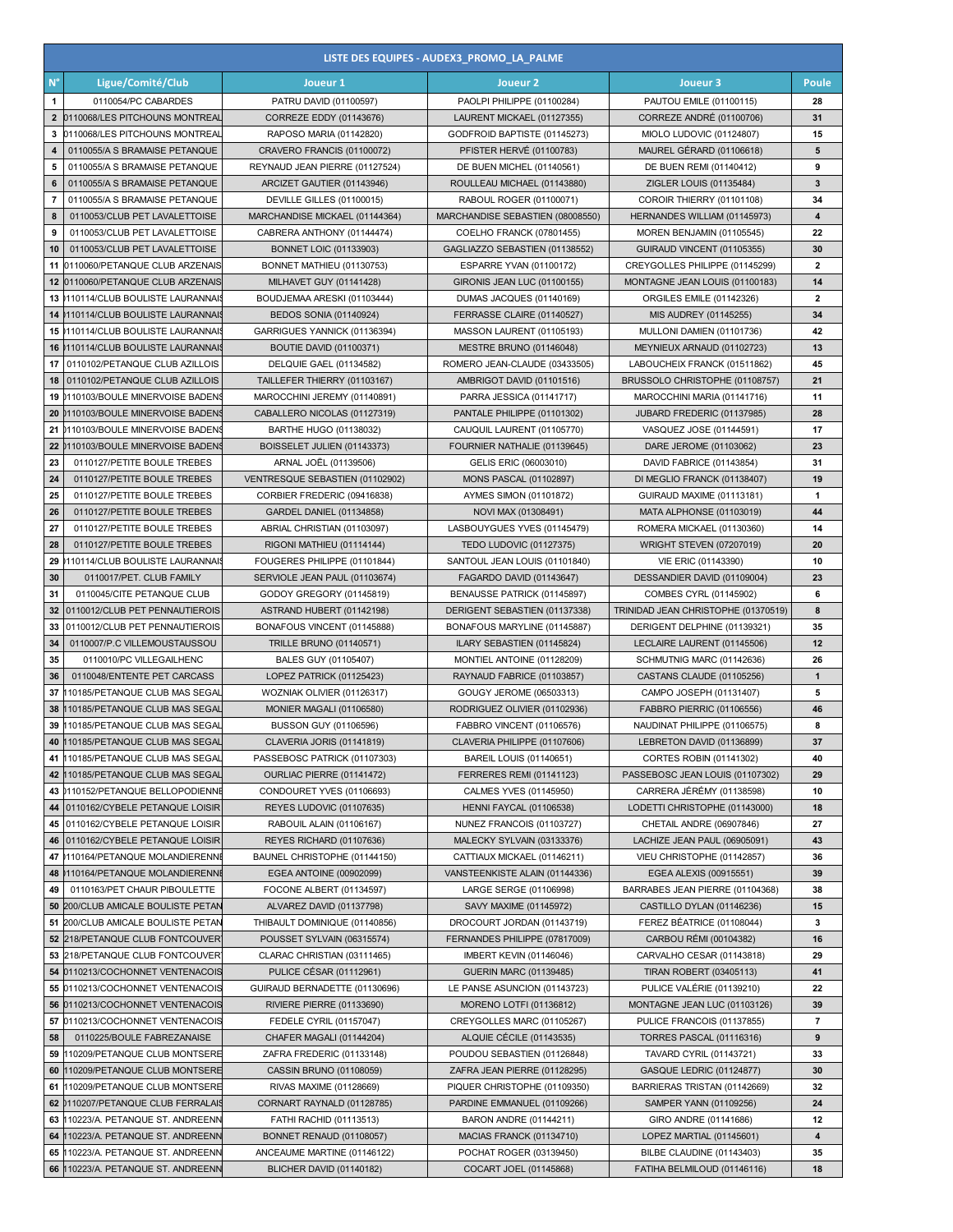| 67  | 0110202/A PET BIZANETOISE          | BRENTHOMME BERNARD (01142790)     | GIORDANO REMY (01143720)            | GASQUEZ JOSEPH (01108006)            | 36           |
|-----|------------------------------------|-----------------------------------|-------------------------------------|--------------------------------------|--------------|
| 68  | 0110208/P C LEZIGNAN               | CAZORLA YVES (01219118)           | GARCIA JOSE (01138492)              | GARCIA JOEL (01143148)               | 26           |
| 69  | 0110208/P C LEZIGNAN               | RICO JEAN FRANCOIS (01129059)     | GARCIA CLAUDE (01108853)            | COULOUMA NADINE (01132341)           | 27           |
| 70  | 0110229/PET CLUB LUC SUR ORBIEL    | BACQUET SEBASTIEN (01144171)      | PEREZ JOELLE (01145354)             | HAJDU FREDERICK (01144781)           | 38           |
| 71  | 10269/PETANQUE VALLEE COUGAIN      | PORTELLA GIOVANNI (01143758)      | BOUSSIOUX YANNICK (01110591)        | <b>BRUN PHILIPPE (03094697)</b>      | 24           |
| 72  | 10269/PETANQUE VALLEE COUGAIN      | FERRAND ADRIEN (01143756)         | <b>BATUT JULIEN (01132055)</b>      | BRAU YVON (01157296)                 | 17           |
| 73  | 0110280/PETANQUE LIMOUXINE         |                                   |                                     |                                      | 19           |
|     |                                    | FRAISSE SERGE (01145833)          | DELOEIL ALAIN (05906113)            | GOMEZ DANIEL (06612781)              |              |
| 74  | 0110265/PETANQUE CLUB POMAS        | MAUREL DAVID (01109888)           | MEDINILLA CHRISTOPHE (01145111)     | PENO MATHIEU (01112626)              | 37           |
| 75  | 0110265/PETANQUE CLUB POMAS        | ESTEBE MATTHIEU (01140174)        | TURCINSKI JONATHAN (01138387)       | DARTHUS FLORIAN (01144191)           | 25           |
| 76  | 10255/PETANQUE CLUB MAZEROLLE      | LAMY PASCAL (01110236)            | <b>BELKHIRI MARC (01110340)</b>     | HERNANDEZ JASON (01144218)           | 21           |
| 77  | 10255/PETANQUE CLUB MAZEROLLE      | PAOLOZZI ANTHONY (01136179)       | GIRO PASCAL (01114504)              | SANCHEZ MATHIEU (03001038)           | 40           |
| 78  | 0110272/ENTENTE BOULISTE LOUPIA    | MORATO JEAN NOËL (06904724)       | FAURE GENEVIÈVE (01144008)          | MARCUZZI RENÉ (01110233)             | 20           |
| 79  | 0110321/MOUSSAN PETANQUE           | GARCIA DAVID (01112770)           | GARCIA SEBASTIEN (01137873)         | GIRARD MICHEL (03140043)             | 30           |
| 80  | 0110315/PET CLUB CUXANAIS          | <b>ESTEVE AGNES (01139217)</b>    | PRADIES MAGALI (01145320)           | <b>TANDOU DENIS (01111924)</b>       | 6            |
| 81  | 0110315/PET CLUB CUXANAIS          | PRADIES CHRISTOPHE (01145302)     | MOULIN ROBERT (01112570)            | PEREZ CLAUDE (01112266)              | 32           |
| 82  | 0110315/PET CLUB CUXANAIS          | MORENO PHILIPPE (06612339)        | SOLANO ERIC (01111900)              | ROSIQUE BRUNO (01118474)             | 19           |
|     |                                    |                                   |                                     |                                      |              |
| 83  | 0110315/PET CLUB CUXANAIS          | TUCCELLA SERGE (01139664)         | FERRERI GILLES (01146059)           | FERRER JEAN PASCAL (01107480)        | 45           |
| 84  | 0110313/PETANQUE CLUB DE BIZE      | FAGUET GÉRALD (01145194)          | DOLCET EMMANUEL (03441377)          | REMOLU KÉVIN (01146069)              | 46           |
| 85  | 0110326/JOYEUX PET VINASSAN        | OURLIAC LUC (01137591)            | SICART JEAN CHARLES (01139146)      | MARIE DIT HEBERT STÉPHANE (01146157) | 6            |
| 86  | 0110319/BOULE CESSE MIREPEISSE     | CONSTANCIO JEAN CLAUDE (01143284) | CONSTANCIO OLIVIER (01135236)       | <b>ROUSSET ALAIN (01143290)</b>      | 10           |
| 87  | 0110319/BOULE CESSE MIREPEISSE     | MARTINEZ DANIEL (01136803)        | LOCUTURA YOHAN (01132829)           | SAEZ RAMON (01144437)                | 43           |
| 88  | 0110313/PETANQUE CLUB DE BIZE      | FABRE ALAIN (01143022)            | SANCHO DAVID (01146068)             | BARTHES ALAIN (01146067)             | 10           |
| 89  | 29/NARBONNE NADIERE PETANQUE       | QUINET GUY (05705962)             | CHARETTE LUCAS (01141709)           | BARRIOL CHRISTINE (01128942)         | 33           |
| 90  | 29/NARBONNE NADIERE PETANQUE       | ROUX CYRIL (01113989)             | SANFILIPPO JOSEPH (01143783)        | CARBONELL BLAISE (01111602)          | 28           |
|     |                                    |                                   |                                     |                                      |              |
| 91  | 29/NARBONNE NADIERE PETANQUE       | <b>MOINE CYRILLE (01145986)</b>   | GOBET HUGO (01145987)               | <b>BERTIC THOMAS (01144531)</b>      | 18           |
| 92  | 29/NARBONNE NADIERE PETANQUE       | PONTHIEUX NADINE (01125086)       | GAZQUEZ ANGEL (03432372)            | CARERI-BOSCO JEAN (01143782)         | 41           |
| 93  | 29/NARBONNE NADIERE PETANQUE       | TRIOUX WILLIAM (01113194)         | CROS FRÉDÉRIC (01112953)            | CAZEAU DENIS (01106510)              | 29           |
| 94  | 0110334/P C GINESTAS               | VARNIER JEAN LOUIS (06901534)     | ROHMUND PIERRE (01141797)           | SILVERT BRUNO (01141772)             | 14           |
| 95  | 0110334/P C GINESTAS               | GEROLT GEORGINA (01142736)        | GEROLT RICHARD (01142678)           | CERDAN CHRISTIAN (01112904)          | 42           |
| 96  | 0110334/P C GINESTAS               | CARATELLI JEAN PIERRE (01141848)  | LELOUP FLORENT (03410860)           | DANSIN PASCAL (01135620)             | 36           |
| 97  | 0110315/PET CLUB CUXANAIS          | CARBOU BERNARD (01126413)         | SAVIO JOËL (01198577)               | MARTIN AURÉLIEN (01139969)           | 43           |
| 98  | 0110315/PET CLUB CUXANAIS          | <b>BALES GÉRARD (07802020)</b>    | <b>BALES FRANCK (01141621)</b>      | ROQUES FRANCIS (01140490)            | 39           |
| 99  | 0110315/PET CLUB CUXANAIS          | OVINI HERVÉ (01113815)            | BELCHI JULIEN (01112649)            | TIJARI ABDEL ILAC (01142735)         | 40           |
| 100 | 0110321/MOUSSAN PETANQUE           | LOZANO JOEL (01142886)            | THIBAULT CAMILLE (01141721)         | MESTRE MARC (01144334)               | 3            |
|     |                                    |                                   |                                     |                                      |              |
| 101 | 0110335/PET OLYMPIQUE MAILHAC      | CASSETTANI MARJORIE (06923598)    | TISSEYRE OLIVIER (06913490)         | GIEULLES JEAN PAUL (03410708)        | 24           |
|     |                                    |                                   |                                     |                                      |              |
| 102 | 0110335/PET OLYMPIQUE MAILHAC      | BOURREL CLAUDE (01126469)         | VERDEJO XAVIER (01145829)           | CABRERA CHRISTOPHE (01140679)        | 37           |
| 103 | 0110335/PET OLYMPIQUE MAILHAC      | KAISER RÉMY (01127035)            | ORO JULIEN (01145828)               | CAPDEVILLA CHRISTIAN (01133885)      | 22           |
| 104 | 0110335/PET OLYMPIQUE MAILHAC      | PESENTI CONSTANCE (01145484)      | POURHOMME JULIA (01145841)          | AMIEL PHILIPPE (01143278)            | 23           |
| 105 | 0110318/AS P SALLOISE              | ALAZET MICHEL (02119143)          | LAFFORGUE BERNARD (01145948)        | SANS RICHARD (01112534)              | 11           |
| 106 | 0110318/AS P SALLOISE              | SANS DAMIEN (01135835)            | CAIROU JEAN CLAUDE (01112003)       | OLIVER DAVID (01105280)              | 38           |
| 107 | 0110318/AS P SALLOISE              | FOUET PIERRE (01146092)           | SABARTHEZ OLIVIER (01111684)        | AMANS NICOLAS (01141620)             | 8            |
|     |                                    |                                   |                                     |                                      |              |
| 108 | 0110318/AS P SALLOISE              | CASTEL JEAN MARC (01144458)       | CASTEL JEAN PHILLIPE (01144199)     | KRATZ FRÉDÉRIC (01125666)            | 13           |
| 109 | 0110318/AS P SALLOISE              | GALLI ANDRÉ (01113151)            | MAUGER PHILIPPE (07718186)          | BRUGIERE MARCEL (01112189)           | 5            |
| 110 | 0110318/AS P SALLOISE              | BARBER GUY (01111897)             | DELPECH MARC (01146117)             | SORMANI ROLLAND (01145553)           | 35           |
| 111 | 0110318/AS P SALLOISE              | THIBOUT DAVID (01113262)          | JIMENEZ LIONEL (01140660)           | ROCA FLORENT (01143944)              | 9            |
| 112 | 0110328/U. B. ST NAZAIROISE        | CATUFFE FRANCK (01146306)         | ONSTANCIO JEAN CHRISTOPHE (0114328) | GAILLARD SÉBASTIEN (01142210)        | 24           |
| 113 | 0110328/U. B. ST NAZAIROISE        | CLIMACO CEDRIC (01141398)         | PAPIN GUY (01134016)                | MUNUERA ANGEL (01142372)             | 11           |
| 114 | 0110303/A.P. ANATOLE FRANCE        | BALES ROBERT (01113401)           | MOULINS JEAN PIERRE (01111957)      | CANAVY PHILIPPE (03137471)           | 27           |
| 115 | 0110303/A.P. ANATOLE FRANCE        | LINARES HENRI (01138294)          | PERALTA GUY (01101807)              | COUMES SYLVAIN (01143285)            | 31           |
| 116 | 0110303/A.P. ANATOLE FRANCE        | ARENALES PATRICE (01143271)       | LION GUY (01111752)                 | LARBALETRIER PATRICK (01143286)      | 34           |
| 117 | 0110303/A.P. ANATOLE FRANCE        | VINCHES PATRICK (01125840)        | VIOLET JEAN PIERRE (06612542)       | SIGNOLES ROMARIC (01146225)          | 17           |
|     | 0110303/A.P. ANATOLE FRANCE        |                                   |                                     |                                      |              |
| 118 |                                    | MATEO FABRICE (03434344)          | LARAB SOFIANE (01145886)            | <b>GAULIN GAETAN (07206850)</b>      | $\mathbf{2}$ |
| 119 | 0110303/A.P. ANATOLE FRANCE        | NIVOIX CHRISTOPHE (01142984)      | MOTOS JEAN HENRI (01145945)         | GROSS JOSÉ (01146224)                | 16           |
|     | 120 0110306/LE BOUCHON PERIGNANAIS | BASSET FRANÇOIS (06616375)        | LINEL JEAN LUC (01143769)           | LEBLED MICKAEL (07305959)            | 8            |
|     | 121 0110306/LE BOUCHON PERIGNANAIS | BORIE FRÉDÉRIC (01144584)         | CAYUELA JACQUES (01143820)          | SION MAURICE (01145402)              | 25           |
|     | 1220110317/PETANQUE CLUB GRUISSAN  | LABADENS STEPHANE (03159715)      | DUPONT GHISLAIN (01102307)          | LARUELLE FABRICE (06301424)          | 25           |
|     | 123 0110317/PETANQUE CLUB GRUISSAN | DIDOT THIERRY (00409398)          | KUNTZMANN ERIC (01145025)           | GALAN XAVIER (01101870)              | 12           |
|     | 124 0110317/PETANQUE CLUB GRUISSAN | ROQUES PIERRE (03112742)          | MATTIUZZO JEAN PIERRE (03112242)    | <b>SERVAT LOUIS (01138326)</b>       | 21           |
|     | 1250110317/PETANQUE CLUB GRUISSAN  | GRONDIN CLAUDETTE (02605454)      | COURE CHRISTIANE (01134104)         | <b>FRANCE NOËLLE (01111718)</b>      | 26           |
|     | 126 0110317/PETANQUE CLUB GRUISSAN | MARCORELLE PATRICE (01132807)     | CASTRIGNANO JEAN CLAUDE (01141206)  | TOUJAS ERIC (01111616)               | 44           |
|     | 127 0110317/PETANQUE CLUB GRUISSAN | GREFFET JEAN (01146402)           | GAUBY RÉMI (01136841)               | MAHDAOUI RACHID (01001132)           | 7            |
|     | 128 0110317/PETANQUE CLUB GRUISSAN | SUCILLA SÉBASTIEN (01145218)      | PEYRE DAVID (01133183)              | <b>BON LUDOVIC (01144256)</b>        | 20           |
|     |                                    |                                   |                                     |                                      |              |
|     | 129 0110317/PETANQUE CLUB GRUISSAN | TORRESAN JACQUES (01141949)       | GRONDIN JOSEPH (02606044)           | GALANTE JOACHIM (03304167)           | 4            |
|     | 130 0110317/PETANQUE CLUB GRUISSAN | MONIER CHRISTIAN (01111947)       | DELIGNIERE JACKY (01142671)         | SANCHEZ XAVIER (01114103)            | $\mathbf{1}$ |
| 131 | 0110313/PETANQUE CLUB DE BIZE      | JALBAUD LAURENT (01128658)        | PETRY MICHEL (01144315)             | BARTHES YVON (01146018)              | 15           |
|     | 132 0110355/UNION BOULISTE QUILLAN | COULOM JACQUES (01130888)         | AZAIS YVES (01115030)               | FRAISSE JOEL (01115643)              | 32           |
| 133 | 0110355/UNION BOULISTE QUILLAN     | RUIZ SÉBASTIEN (01115186)         | CARRARA THIERRY (01130648)          | CONTE ERIC (01141413)                | 41           |
|     | 134 0110359/CLUB OLYMPIQUE COUIZA  | CAZELLES DAVID (01146052)         | DUHAMEL CHRISTIAN (01146204)        | POUCHAIN LOUIS (01146267)            | 33           |